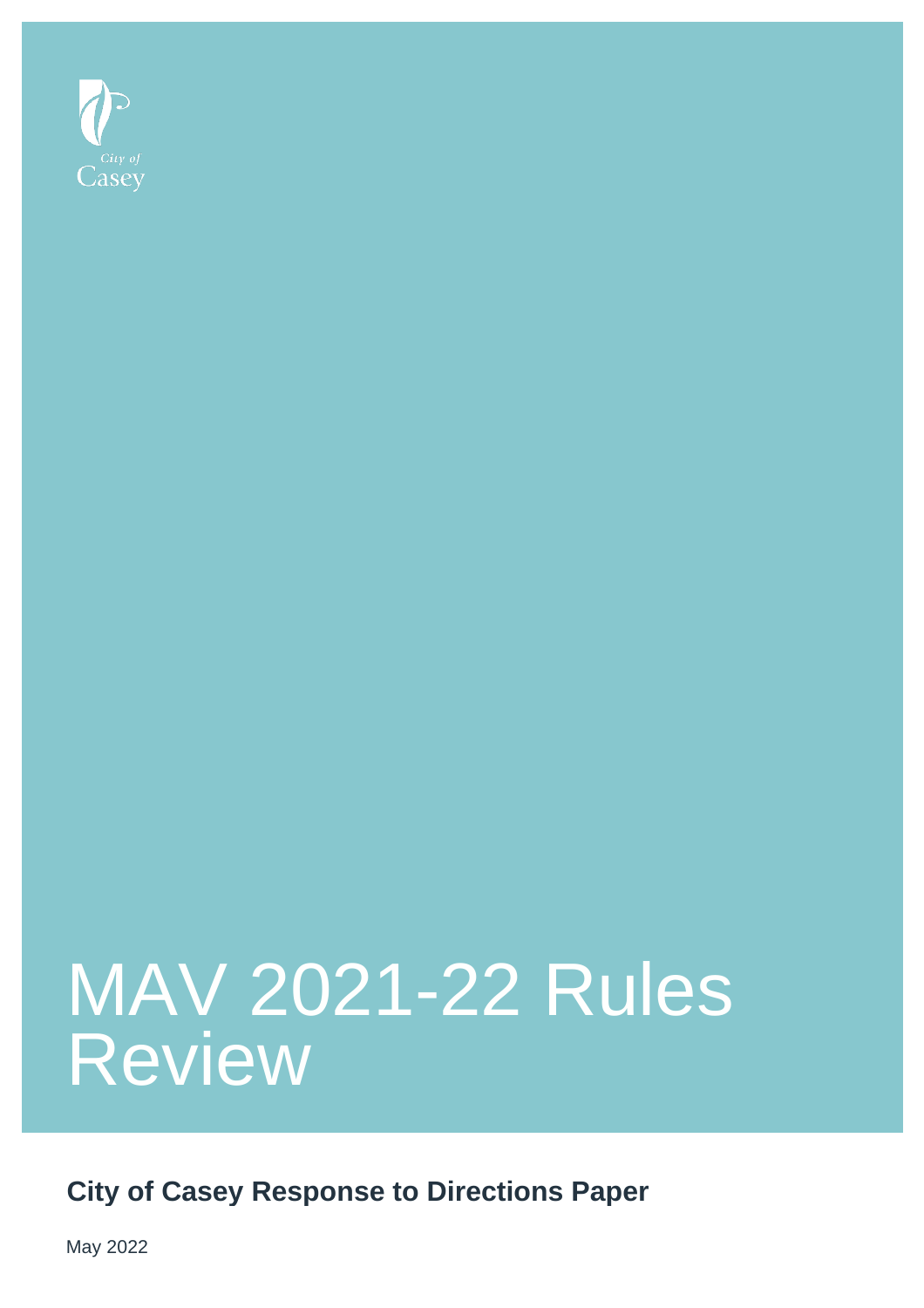This submission by the City of Casey is responding to the MAV 2021-22 Rules Directions Paper. It is also supported by the Panel of Administrators.

## **Survey Response**

| <b>AREA OF RULES</b>            | <b>MAV OPTIONS AND</b><br><b>DIRECTIONS</b>                                                                                                                                                                                                                                                                                                                                                                                                                                                                             | <b>COUNCIL'S RESPONSE</b>                                                                                                                                                                 |
|---------------------------------|-------------------------------------------------------------------------------------------------------------------------------------------------------------------------------------------------------------------------------------------------------------------------------------------------------------------------------------------------------------------------------------------------------------------------------------------------------------------------------------------------------------------------|-------------------------------------------------------------------------------------------------------------------------------------------------------------------------------------------|
| <b>Nominating for President</b> | The preferred option is to retain<br>current arrangements and require<br>councillors nominating for the<br>office of MAV President to be the<br>nominated MAV representative of<br>their Council.                                                                                                                                                                                                                                                                                                                       | In Support                                                                                                                                                                                |
| President's term in office      | The preferred option is to continue<br>two-year presidential terms in<br>office but to change the MAV<br>Rules to require member Councils<br>to commit to two year<br>memberships, payable in two<br>annual instalments.                                                                                                                                                                                                                                                                                                | In Support<br>Clarification is required<br>around the penalties that a<br>Council may incur if they elect<br>to withdraw its membership<br>throughout the presidential<br>term in office. |
| President's tenure              | The preferred option is to change<br>MAV Rules to cap the tenure of a<br>MAV President at four consecutive<br>two-year terms.                                                                                                                                                                                                                                                                                                                                                                                           | In Support                                                                                                                                                                                |
| <b>Electing a Board</b>         | <b>Option 1:</b> Is to maintain an equal<br>number of regional groupings of<br>rural and metropolitan Councils for<br>the purpose of electing MAV<br>representatives to the MAV Board.<br><b>Option 2:</b> Is to maintain an equal<br>number of Board members from<br>rural and metropolitan members,<br>but to conduct "at large" elections,<br>using a proportional<br>representation electoral model in<br>the metropolitan area whilst<br>maintaining regional groupings<br>amongst regional and rural<br>Councils. | In support of Option 2                                                                                                                                                                    |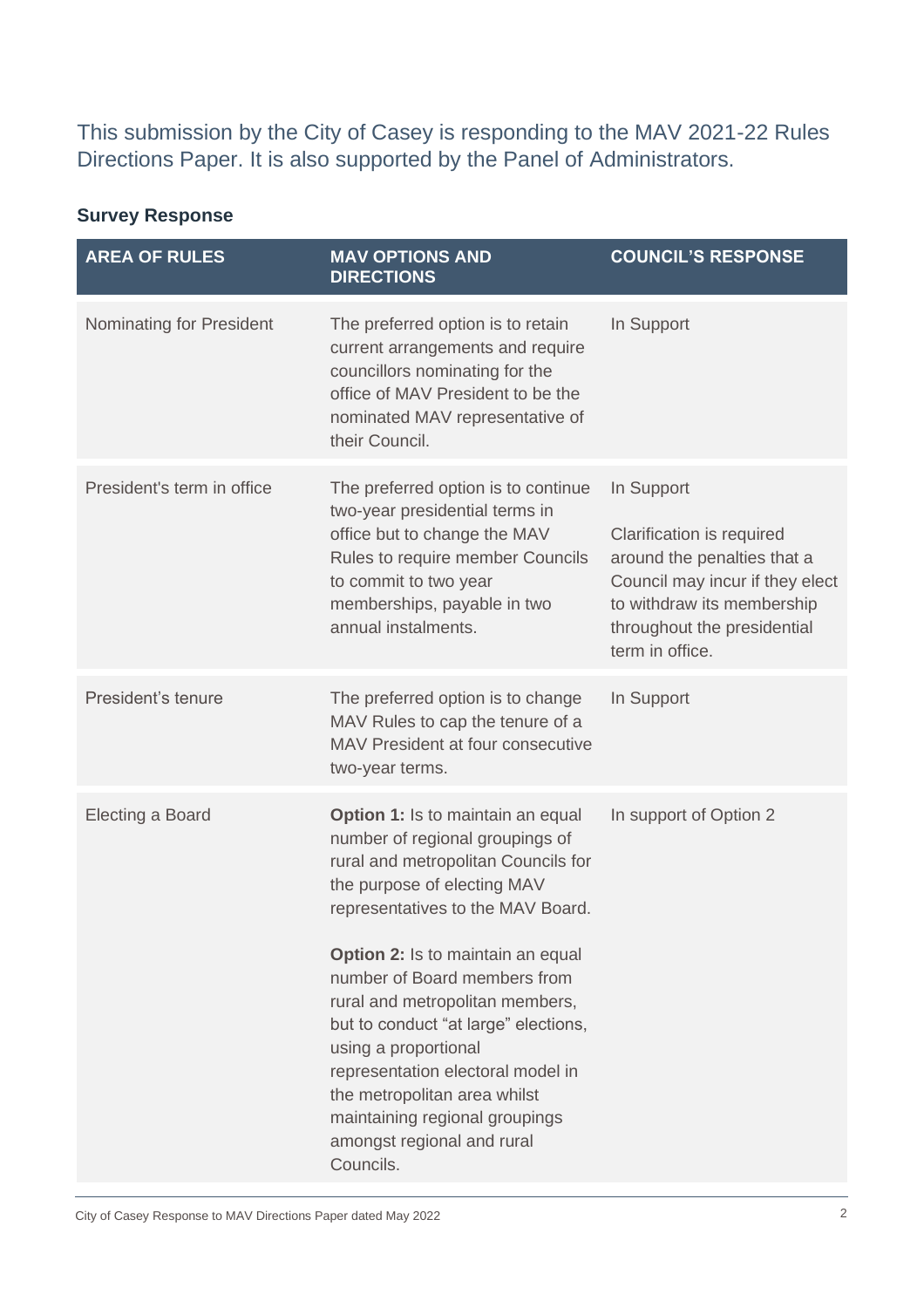| <b>AREA OF RULES</b>                       | <b>MAV OPTIONS AND</b><br><b>DIRECTIONS</b>                                                                                                                                                                                                                                                                                                                                      | <b>COUNCIL'S RESPONSE</b>                                                                                                                                                                                                                                                                                  |
|--------------------------------------------|----------------------------------------------------------------------------------------------------------------------------------------------------------------------------------------------------------------------------------------------------------------------------------------------------------------------------------------------------------------------------------|------------------------------------------------------------------------------------------------------------------------------------------------------------------------------------------------------------------------------------------------------------------------------------------------------------|
| <b>Skill based Board Members</b>           | The preferred option is to maintain<br>current arrangements whereby<br>members of the MAV Board are all<br>elected members.                                                                                                                                                                                                                                                      | Not In Support.<br>Skill based members, in<br>addition to Councillor<br>representation would not only<br>enhance the Board's<br>commercial capabilities, it<br>would ensure the Board is a<br>high-performing body and it<br>would guide the transition<br>from a representative to a<br>functional Board. |
| Size of Board                              | The preferred option is to reduce<br>the number of elected Board<br>members from twelve to ten (not<br>including the President).                                                                                                                                                                                                                                                 | In Support                                                                                                                                                                                                                                                                                                 |
| Term and tenure of Board<br><b>Members</b> | The option is:<br>Two (2) preferred year Board<br>$\bullet$<br>terms, capped at four (4)<br>consecutive terms.<br>Board members who are no<br>$\bullet$<br>longer their Council's MAV<br>Representative may complete<br>their term of office.<br>Councils be encouraged to<br>reappoint their MAV<br>representative when that<br>representative has been<br>elected to the Board | In Support<br>However, if the president<br>must be the MAV delegate,<br>then so should a board<br>member. This will need to be<br>taken into consideration.                                                                                                                                                |
| <b>Interim Board Arrangements</b>          | The preferred options are:<br>To abolish the concept of an<br>Interim Board,                                                                                                                                                                                                                                                                                                     | In Support                                                                                                                                                                                                                                                                                                 |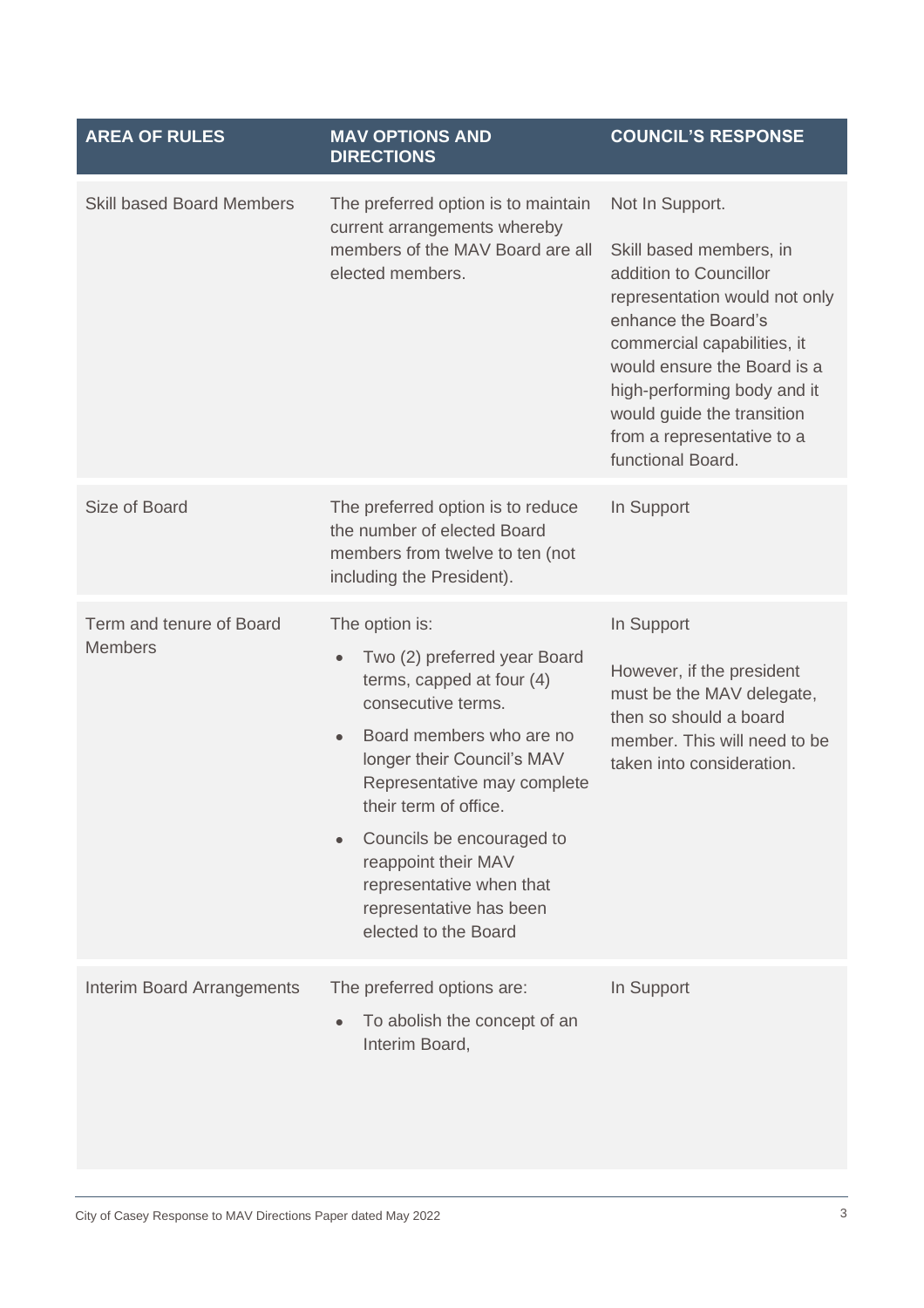| <b>AREA OF RULES</b>                    | <b>MAV OPTIONS AND</b><br><b>DIRECTIONS</b>                                                                                                                                                                                                                                                                                                                                                                                                                                                                    | <b>COUNCIL'S RESPONSE</b>                                                                                                                                               |
|-----------------------------------------|----------------------------------------------------------------------------------------------------------------------------------------------------------------------------------------------------------------------------------------------------------------------------------------------------------------------------------------------------------------------------------------------------------------------------------------------------------------------------------------------------------------|-------------------------------------------------------------------------------------------------------------------------------------------------------------------------|
|                                         | To abolish the notion of<br>$\bullet$<br>significant decisions and allow<br>the Board to make all<br>decisions on a simple majority<br>vote, and<br>To provide new Rules for that<br>$\bullet$<br>period after the local<br>government General Elections<br>and before the MAV elections<br>for President and Board which<br>will clarify who would be the<br>President during this period<br>and what would occur in the<br>event that a Board quorum<br>didn't result from the council<br>elections process. |                                                                                                                                                                         |
| Board performance and<br>accountability | The preferred option is that MAV<br>Rules be changed to require the<br>Board to annually undertake a<br>review of Board performance and<br>to include the results of such<br>reviews in the MAV's Annual<br>Report.                                                                                                                                                                                                                                                                                            | In Support                                                                                                                                                              |
| <b>State Council making Policy</b>      | The preferred option is to make<br>changes to MAV Rules which:<br>1. Empower the MAV Board to<br>ensure that member<br>proposals for State Council:<br>Are of state-wide<br>significance to local<br>government.<br>Respond to important<br>$\bullet$<br>emerging issues which<br>require the MAV to have<br>clearly adopted positions.                                                                                                                                                                        | In Support<br>Provided that there is agility<br>for key sector wide issues to<br>be responded quickly with<br>proactive advocacy through<br>other appropriate pathways. |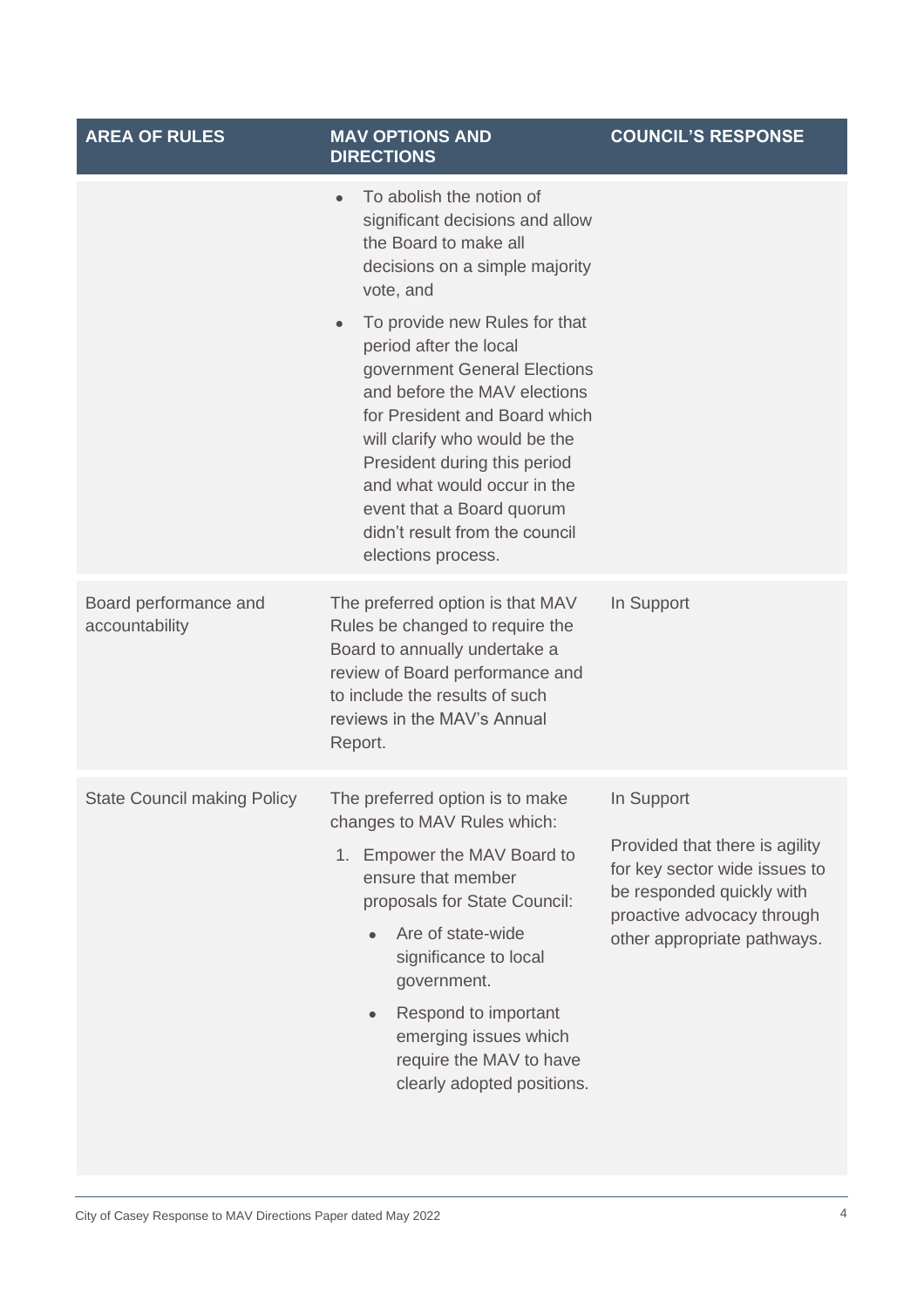| <b>AREA OF RULES</b>      | <b>MAV OPTIONS AND</b><br><b>DIRECTIONS</b>                                                                                                                                 | <b>COUNCIL'S RESPONSE</b>                                                                                                                                                                                                                                                                                                                                        |
|---------------------------|-----------------------------------------------------------------------------------------------------------------------------------------------------------------------------|------------------------------------------------------------------------------------------------------------------------------------------------------------------------------------------------------------------------------------------------------------------------------------------------------------------------------------------------------------------|
|                           | Have a significant and<br>$\bullet$<br>clear connection with the<br>adopted MAV Strategy.                                                                                   |                                                                                                                                                                                                                                                                                                                                                                  |
|                           | Are reviewed by the MAV<br>$\bullet$<br>Board and consolidated,<br>amended or modified<br>when broadly dealing with<br>similar subject matter to<br>other member proposals. |                                                                                                                                                                                                                                                                                                                                                                  |
|                           | Require member Councils<br>$\bullet$<br>to provide notice of<br>member proposals not<br>less than sixty days<br>before the meeting.                                         |                                                                                                                                                                                                                                                                                                                                                                  |
|                           | Require the MAV to<br>$\bullet$<br>provide member Councils<br>with the agenda for State<br>Council meetings not less<br>than thirty days before the<br>meeting.             |                                                                                                                                                                                                                                                                                                                                                                  |
|                           | 2. Empower the MAV Board to<br>place Board motions on the<br>agenda of State Council<br>meetings.                                                                           |                                                                                                                                                                                                                                                                                                                                                                  |
| Plural or weighted voting | The preferred option is to abolish<br>plural voting.                                                                                                                        | Not In Support<br>It is less relevant should the<br>State Council have clarity of<br>purpose at the forum.<br>However, the objective of<br>voting must be to ensure that<br>the decision made is<br>representative of the majority<br>of the membership and<br>represents the interests of the<br>majority of Victorians. It is our<br>view that a plural voting |